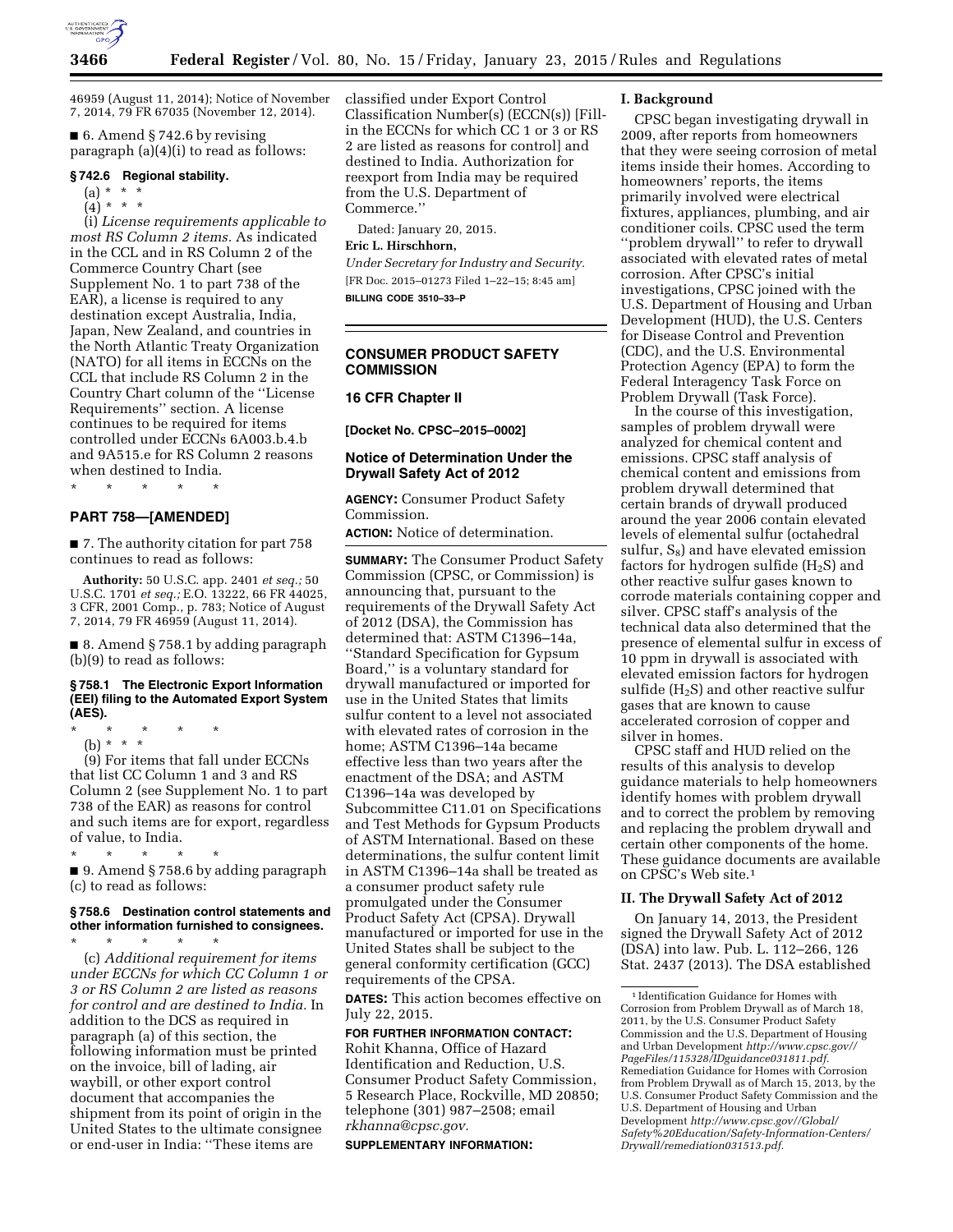several requirements related to problem drywall.

*The Drywall Labeling Requirement.*  The DSA states that 180 days after the date of enactment of the DSA, the gypsum board labeling provisions of standard ASTM C1264–11 2 must be treated as a rule promulgated by CPSC under section 14(c) of the CPSA. ASTM uses the more technical term ''gypsum board'' to refer to the class of products that CPSC refers to as ''drywall.'' The labeling provisions in ASTM C1264–11 are currently in effect as a CPSC mandatory standard. The DSA provides a process for revision of the CPSC standard if ASTM revises the labeling provisions in the ASTM standard and notifies the Commission of the revision. To date, although ASTM has revised some provisions in ASTM C1264–11, ASTM has not revised the labeling provisions.

*Revision of Remediation Guidance for Drywall Disposal Required.* The DSA requires the CPSC to revise CPSC's guidance entitled ''Remediation Guidance for Homes with Corrosion from Problem Drywall'' to specify that problem drywall removed from homes pursuant to the guidance should not be reused or used as a component in the production of new drywall. CPSC revised the Remediation Guidance as directed when CPSC published a new Remediation Guidance on the CPSC Web site on March 15, 2013.

*Sulfur Content Standard Requirement.* The DSA requires CPSC to promulgate a final rule pertaining to drywall manufactured or imported for use in the United States within two years of the date of enactment of the DSA. The rule must limit sulfur content ''to a level not associated with elevated rates of corrosion in the home.'' As discussed below, the rulemaking requirement does not apply if the Commission makes certain determinations regarding an ASTM voluntary standard and publishes the determinations in the **Federal Register**. With this document, the Commission makes the necessary determinations.

# **III. Standard for Sulfur Content in Drywall**

#### *A. Determination*

Section 4(a) of the DSA requires the Commission to promulgate a final rule limiting sulfur content in drywall manufactured or imported for use in the United States ''to a level not associated with elevated rates of corrosion in the

home.'' The rulemaking requirement does not apply if the Commission determines that:

(a) A voluntary standard pertaining to drywall manufactured or imported for use in the United States limits sulfur content to a level not associated with elevated rates of corrosion in the home;

(b) The voluntary standard is in effect within two years of enactment the DSA; and

(c) The voluntary standard is developed by ASTM International's Subcommittee C11.01 on Specifications and Test Methods for Gypsum Products. *Id.* 4(c).

If the Commission makes such determinations, the sulfur content limit in the voluntary standard pertaining to drywall manufactured or imported for use in the United States ''shall be treated as a consumer product safety rule under section 9 of the Consumer Product Safety Act.''

# *Id.* 4(d).

The Commission determines that the sulfur limit stated in section 4.7 of ASTM C1396–14a, *Standard Specification for Gypsum Board,* meets the requirements of section 4(c) of the DSA. CPSC staff worked with the relevant ASTM Subcommittee (ASTM Subcommittee C11.01 on Specifications and Test Methods for Gypsum Products) to develop a test method for elemental sulfur in gypsum products. The test method is stated in ASTM Standard C471M, Test Methods for Chemical Analysis of Gypsum and Gypsum Products (Metric). ASTM Subcommittee C11.01 then worked with CPSC staff to develop a requirement stated in section 4.7 of ASTM C1396–14a limiting the sulfur content of gypsum board. That provision requires that gypsum board must contain not greater than 10 ppm of orthorhombic cylooctasulfur (*i.e.,*  elemental sulfur or " $S_8$ ") when tested in accordance with the test methods for Determination of  $S_8$  in Gypsum Panel Products by Liquid Extraction for Analysis by Liquid or Gas Chromatography in sections 55–65 of ASTM C471M.

In accordance with section 4(c) of the DSA, ASTM C1396–14a is a voluntary standard pertaining to drywall manufactured or imported for use in the United States stating that gypsum board (drywall) ''shall contain not greater than 10 ppm of orthorhombic cyclooctasulfur  $(S_8)$ ." As discussed in the staff's briefing memorandum,3 this limit on sulfur

content is consistent with CPSC staff's numerous corrosion studies, which showed an association between high levels of elemental sulfur  $(S_8)$  in drywall and corrosion in the home, but no association between sulfur levels that did not exceed 10 ppm and elevated corrosion.

ASTM C1396–14a was published and became effective October 14, 2014, less than two years after enactment of the DSA. Finally, ASTM C1396–14a was developed by Subcommittee C11.01 on Specifications and Test Methods for Gypsum Products of ASTM International.

Based on these determinations the Commission finds that the requirements of section 4(c) of the DSA have been met. Accordingly, the sulfur content limit requirement stated in section 4.7 of ASTM C1396–14a is a consumer product safety rule under the CPSA.

## *B. Effective Date and Certification*

DSA section 4(d) provides that if the Commission determines that a voluntary standard meets the requirements of section 4(c) of the DSA, the sulfur content limit stated in the voluntary standard shall be treated as a consumer product safety rule beginning on the later of:

• 180 days after publication of the Commission's determination; or

• the effective date stated in the voluntary standard.

ASTM C1396–14a took effect when the standard was published on October 14, 2014. Therefore, the sulfur content limit stated in ASTM C1396–14a shall be treated as a consumer product safety rule effective 180 days after publication of this determination in the **Federal Register**.

Section 14(a)(1) of the CPSA requires that every manufacturer of a product that is subject to a consumer product safety rule and is imported into or distributed in the United States must certify that the product complies with all applicable CPSC rules, rules, bans, standards, or regulations. 15 U.S.C. 2063(a)(1). As a product subject to a consumer product safety rule, drywall imported into or distributed in the United States will be subject to the certification requirements of section 14(a)(1) of the CPSA (15 U.S.C. 2063(a)(1)) and the Commission's certification regulations at 16 CFR part 1110 once the voluntary standard sulfur limit requirement is in effect as a consumer product safety standard. Drywall manufactured or imported on or after the effective date must comply

<sup>2</sup>Standard Specification for Sampling, Inspection, Rejection, Certification, Packaging, Marking, Shipping, Handling, and Storage of Gypsum Panel Products.

<sup>3</sup> Drywall Safety Act of 2012; Briefing Memorandum for Draft Federal Register Notice, Sulfur Content in Drywall Standard *http:// www.cpsc.gov//Global/Newsroom/FOIA/ CommissionBriefingPackages/2015/Drywall-Safety-*

*Act-FR-Notice-Sulfur-Content-in-Drywall-Standard.pdf.*